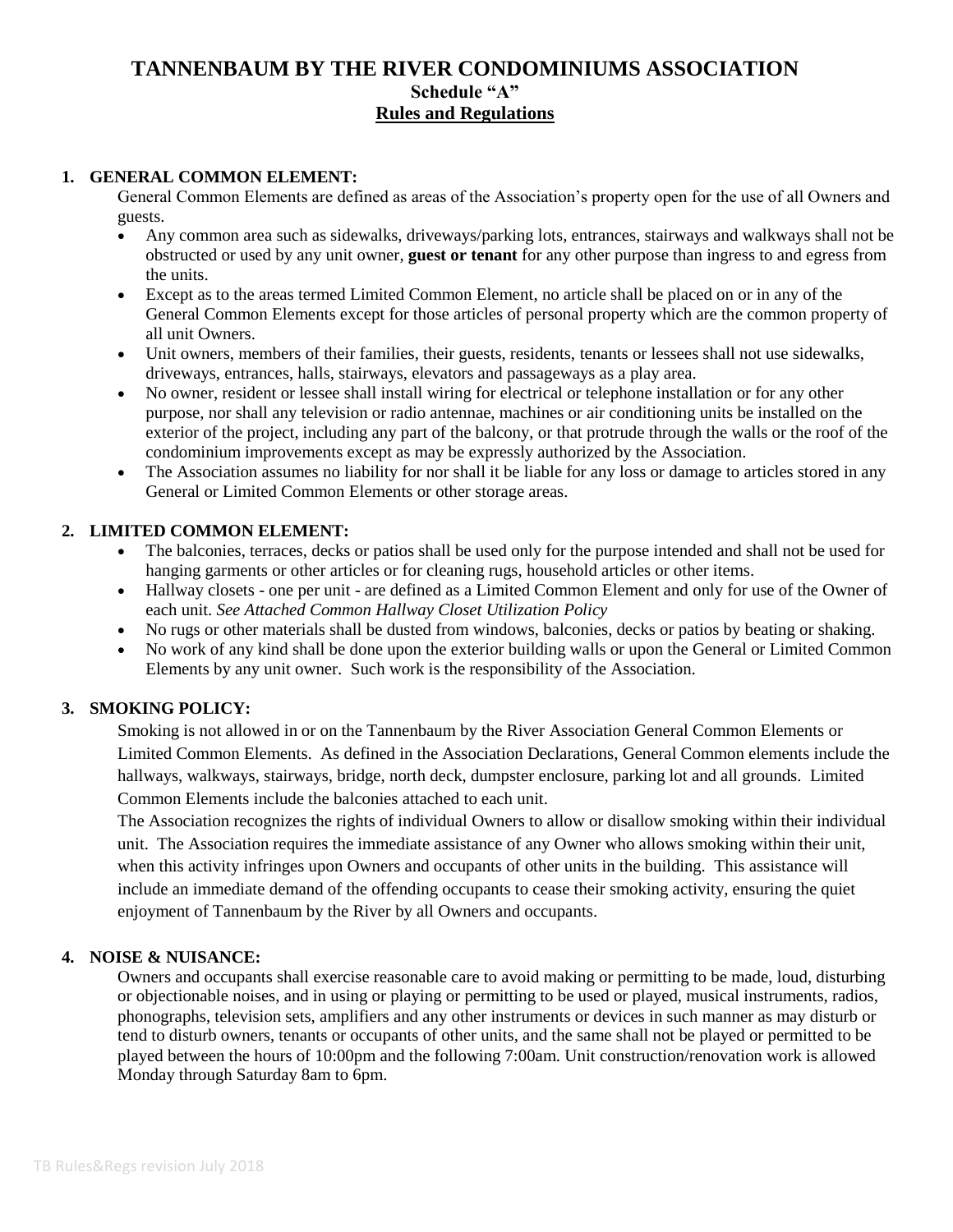## **5. PARKING POLICY:**

Because of the nature and capacity of the parking lot it is important that all Owners and guests comply with the Association's parking policy to ensure fair and equitable use of the property and parking lot. Vehicles in violation of any of the parking rules are subject to towing at the vehicle owner's expense without exception. Due to the limited amount of parking at Tannenbaum by the River **ALL vehicles must visibly display a valid and current parking permit on the dashboard of the vehicle**. No vehicles belonging to or under control of a unit Owner, Owner's family member or a guest, tenant, lessee or employee of a unit Owner shall be parked in such a manner as to impede or prevent ready access to any entrance to or exit from the building.

The following rules apply to all Owners, guests, rental agents and contractors:

- Owners/guests are allowed 2 permits for a full two bedroom rental and only one permit for any smaller portion of the unit rented.
- Owners are provided with three "Owner Permits" for each calendar year but are only allowed to use two at any time. These passes are meant for Owner use only and should not be used for rental guests. Only current year permits are acceptable. Owners may request the use of the third permit **outside of high occupancy periods** only with an email request submitted to the Association. High occupancy periods are defined as Christmas, New Years, 4<sup>th</sup> of July and any three-day holiday recognized by the local municipality.
- Hand written and other old/out-of-date parking permits are not allowed and will be considered in violation of the parking policy.
- No trailers, RV's or oversized vehicles are allowed.
- The Association/Managing Agent reserves the right to enforce parking according to the Association's governing documents at their discretion. Vehicles found in violation of any of the parking rules may be notified with a parking violation tag or be towed at the vehicle owner's expense without exception.
- Housekeeping, maintenance, rental agents and construction contractors are required to have a permit identifying their company and purpose

#### **6. TRASH:**

Limit the use of unit garbage disposals as much as possible and contain all unit trash in tied bags and dispose of in trash container located at the entrance of the property's driveway. Unit construction, remodel or packing debris is not permitted in the HOA's trash container and must be removed from the property and disposed of at the County landfill. *The Association does not provide recycling services at this time - recycling can be taken to the local recycling center located at 284 Coyne Valley Road.*

#### **7. PETS/ANIMALS:**

No cats, dogs or other animal, bird or reptile (hereinafter for brevity termed "pets") shall be kept, maintained or harbored in the units or on the Tannenbaum by the River property except those pets personally owned by a Unit Owner defined as the official Owner of record as noted on the Warranty Deed filed with the County Assessor. Permission for a Tannenbaum by the River Owner to have their personally owned pets on the condominium grounds is revocable if the pet becomes obnoxious to the other Owners, guests or tenants, in which event the Owner of the pet will be given written notice to correct the problem. If the problem is not corrected, the Owner will be given written notice to permanently remove the pet from the premises. A fine of \$100 per day for each day an infraction against this rule continues shall be assessed against the respective Unit Owner, by the Association, if a tenant or guest of such Owner is found to have a pet on the premises.

*The Association requests that they and Management be notified of any service animal on premise before arrival. A service animal means any dog that is individually trained to do work or perform tasks for the benefit of an individual with a disability, including a physical, sensory, psychiatric, intellectual or other mental disability*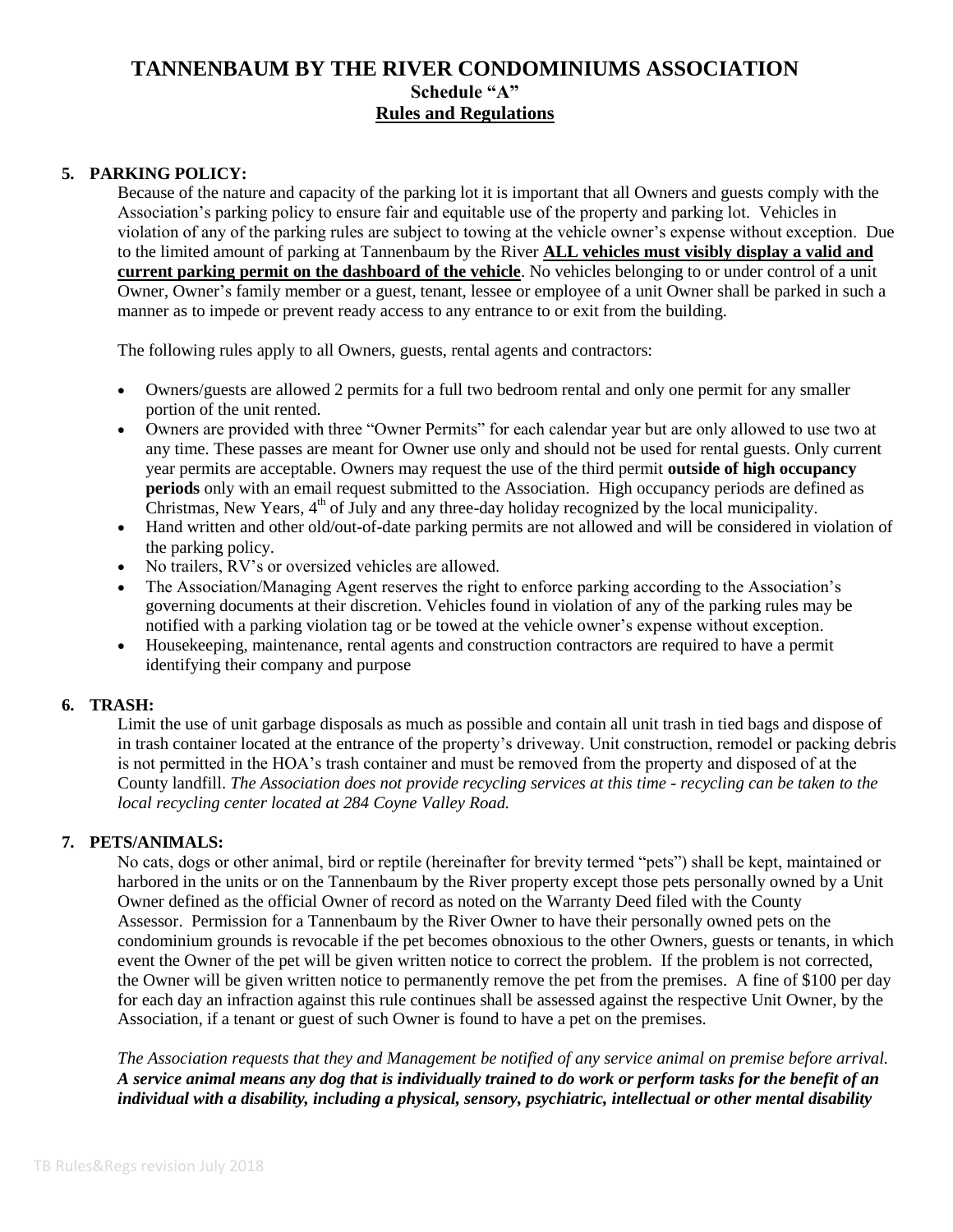## **8. ASSOCIATION/MANAGEMENT UNIT ACCESS:**

The Managing Agent, or, if there is no Managing Agent, then the Board of Managers, will retain a pass key to each unit. Each entry door lock of all units will remain keyed to the Association's master key system. In the event that an Owner rekeys unit locks and does not key them to the master key system, the Managing Agent or, if there be none, the Board of Managers, its employees and/or agents may make a forcible entry into such unit when the Managing Agent or Board of Managers believes that an emergency requiring such entry exists. So long as such entry is made upon a bona fide belief of emergency, the Owner shall have no recourse for any such forcible entry against the Managing Agent or Board of Managers or the person or persons who actually affect such forcible entry. Any entry door lock found not to be keyed to the master system will be rekeyed at the Owners' expense.

#### **9. DAMAGE & NEGLIGENCE:**

- Each Homeowner shall be responsible for any and all damage(s) caused by their unit, families, guest, tenants, agents, pets, etc., to other units and common areas regardless of whether such damage is occasioned by accident, negligence or malice.
- Any damage to the General or Limited Common Elements or common personal property caused by the Owner or a child or children of a unit Owner or their guests or the guests of a unit Owner shall be repaired at the expense of that unit Owner.
- Each Owner must pay for such damages and restitution promptly.

#### **10. NATURAL GAS USE:**

- All components of gas appliances, gas fireplaces, check meters and flues beginning at the common supply line are the responsibility of the individual Owner for the repair, replacement and maintenance for such devices.
- Per the authority of the Fire Marshall NO CHARCOAL GRILLS ARE ALLOWED AT THE PROPERTY OF ANY KIND. Owners who do not rent are allowed to install an in-line natural gas grill only (no propane tank supplied grills are allowed).
- The use of in-line natural gas grills is limited to the official Owner of record as noted on the Warranty Deed filed with the County Assessor. The gas line must be **removed or secured** when the Owner departs to prevent the grill use by unauthorized persons.
- All other barbecuing and other forms of outdoor cooking are prohibited on balconies by code. Barbecue grills are located on the north side of the property for use by all Owners and Guests.

#### **11. UNIT REMODEL/MODIFICATION:**

- An Owner will not make any modifications or alterations to their unit without written approval of the Board of Directors. Homeowners must submit their plans and specifications to the Board for its consideration and approval prior to any changes in units.
- Homeowners must submit their product specifications and soundproofing plans to the Board for its consideration and approval prior to the installation or change of any flooring including carpet, in any part of the unit.
	- o Any change or installation must meet current building codes.
	- o Hard surface floors may be allowed in any area on first floor units only and must be approved by the Board.
	- o For second and third floor units, there will be no hard surface flooring installations allowed in the bedrooms, the hallway that leads to the bedrooms or the living and dining areas. No hardwood or tile floor installations will be permitted in any other part of the unit, except in the kitchen and bathrooms and only with written approval of the Board.